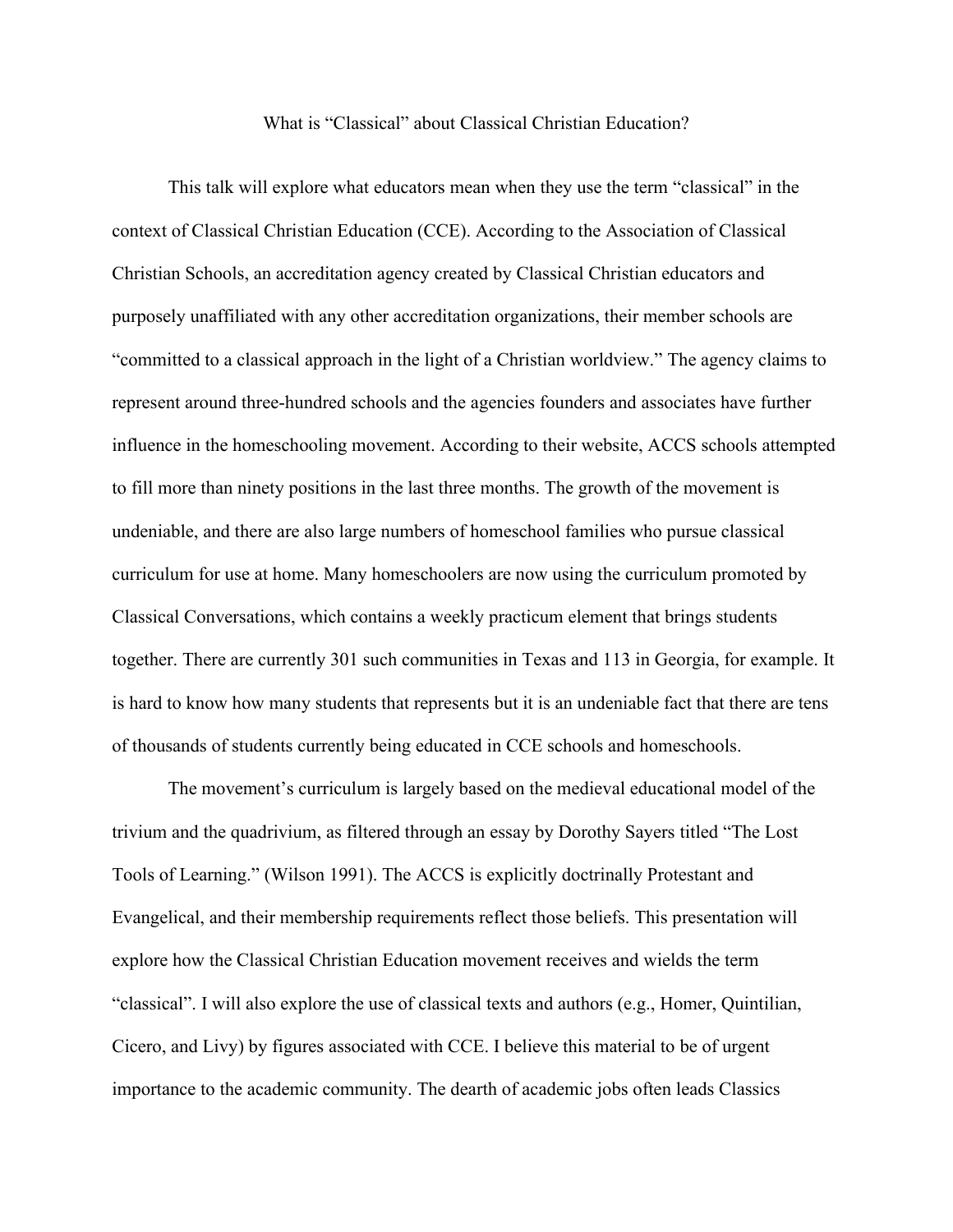graduate students to seek employment at schools affiliated with the ACCS unwittingly. Further, the students emerging from these schools and homeschools will have a vision of the classical that they may bring into universities that their professors will not understand. In explaining the origins, theology, and motivations for CCE, this talk will help educators to understand the mindset of CCE movement graduates.

Finally, the influence of figures like Douglas Wilson and Susan Wise Bauer have begun to extend into the public education realm as well, through institutions like Hillsdale College and their Barney Charter School Initiative and countless other charter schools. These institutions, with connections to Washington D.C. and access to public education funding, are bringing classical education to the public sphere. The definition of the term "classical" across these various organizations is a slippery one. This talk will begin the work to clarify what "classical" means in the context of Classical Christian Education. The protean term can be used to connect the movement with the Founding Fathers, with the Ancient Greeks and Romans, or with medieval Christians, depending on the advertising goals of the school, author, educator or institution promoting classical education to parents. The stakes of this discussion could not be higher, as generations of children are educated in schools that use the term identified and closely associated with our academic field as a marketing tactic to entice parents while disguising or glossing over their ties to proponents of Reconstruction theology.

## Bibliography

Association of Classical Christian Schools, [https://classicalchristian.org/.](https://classicalchristian.org/) Accessed October 4, 2021.

Bauer, Susan Wise. 2003. *The Well-Educated Mind: A Guide to the Classical Education You Never Had*. Well-Trained Mind Press.